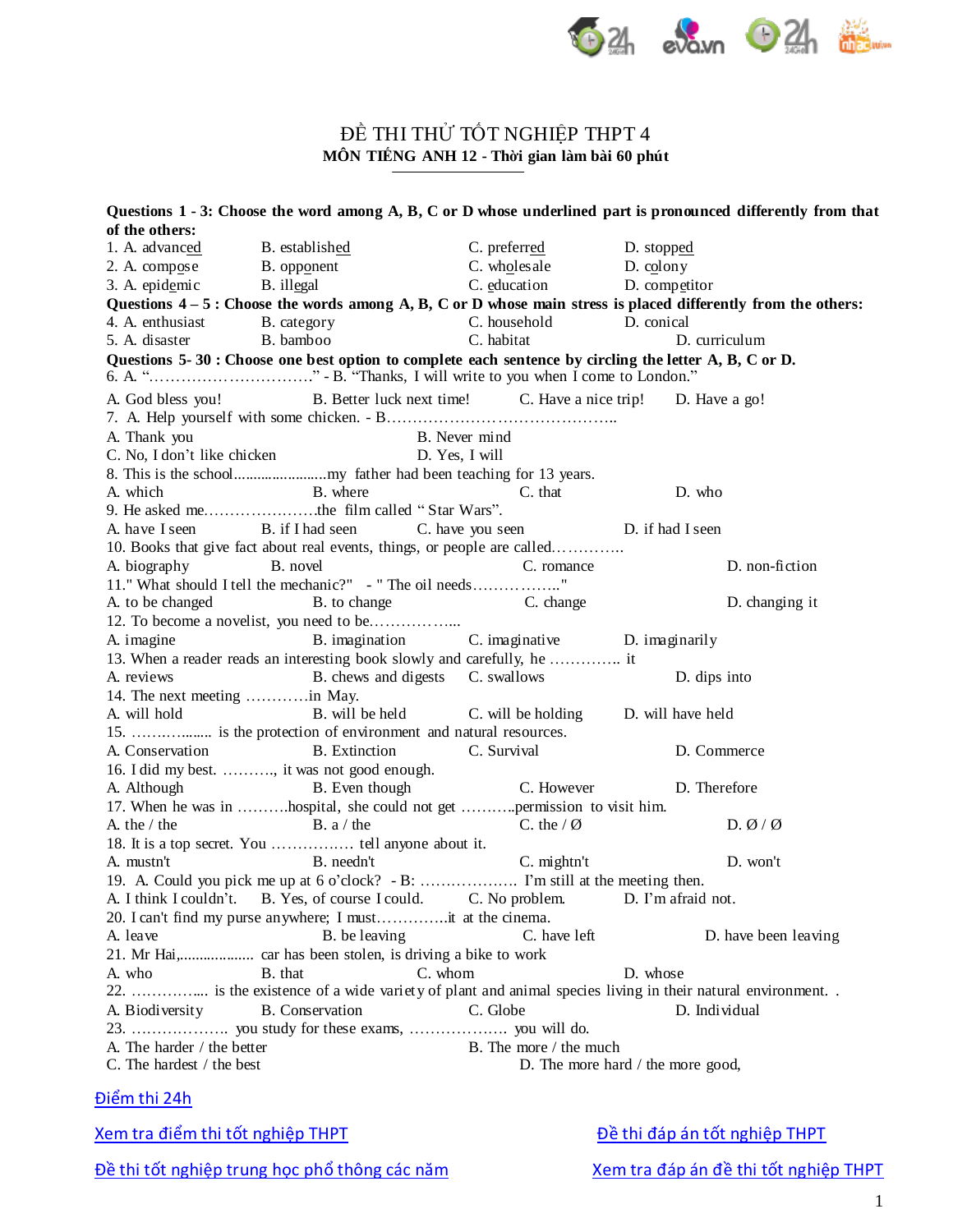

|                       | 24. bad traffic, we arrived on time.                          |            |                                                                                                          |
|-----------------------|---------------------------------------------------------------|------------|----------------------------------------------------------------------------------------------------------|
| A. Because            | B. Although                                                   | C. Despite | D. However                                                                                               |
| Society of Australia. |                                                               |            | 25. The Simpson Desert was named  the President of the South Australian Branch of the Royal Geographical |
| A. after              | B. as                                                         | C. to      | D. for                                                                                                   |
|                       | 26. We have plenty of time for doing the work. We be hurried. |            |                                                                                                          |
| A. needn't            | B. shouldn't                                                  | C. mustn't | $D.$ mayn't                                                                                              |
|                       | 27. Hurry! The bus is coming.                                 |            |                                                                                                          |
| A. in                 | B. up                                                         | $C.$ on    | D. with                                                                                                  |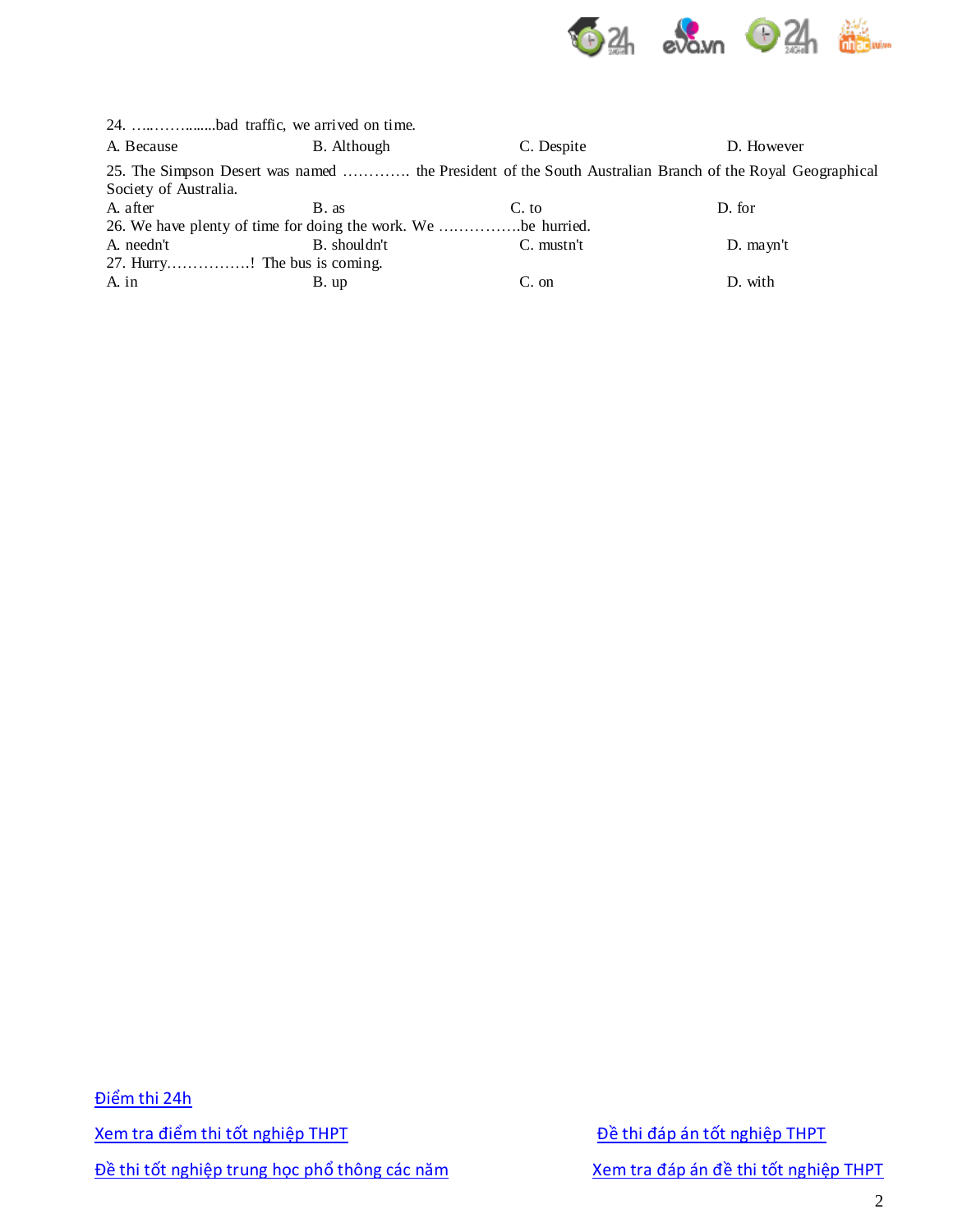

28. It gets…………….to understand what the professor has explained. A, the more difficult and the more difficult than B. more difficult than C. difficult more and more D. more and more difficult 29. How are you ……………on with your work ? – It is OK A. calling B. getting C. playing D. looking 30. When we arrived at the meeting, the first speaker......................and the audience................... A. had just finished / were clapping B. had just finished / clapped C. was finishing / clapped D. finished / had clapped

Questions  $31 - 35$ : Read the following passage and then choose the best answer to the questions by circling the **letter A, B, C or D:**

Women in Britain are without doubt better off today than they used to be. At the beginning of the 19<sup>th</sup> century, women seemed to have almost no rights at all. They could not vote , or even sign a contract. Their marriages were arranged by their parents. They were once kept at home and if they were allowed to work, they were never given responsible jobs. It is strange to think that, as far as we know, most women were happy with that situation.

Today the position is quite different. Women now can vote and choose their own husbands. In 1970, a law was passed to give them an equal share of property in the case of divorce, and in the same year the Equal Pay Act gave them the right to get equal payment with them for work of equal value.

Yet , despite these changes, there is no doubt that there are still great differences in status between men and women. Many employers-maybe even in the majority-seem to ignore the Equal Pay Act. It is also more difficult for a woman to get a promotion than a man does.

There is sex discrimination in England although it has not been so serious as it was. More and more women got out to work, earn more money, get high positions in the society, and live independently. However there are two great problems to solve. The first problem is men's attitude. They always think that women are inferior and are the weaker sex. We do not know exactly how long it will take them to change their mind. And the other problem whish is much more difficult is women's attitude. They should be ready to struggle to change their fate.

31. At the beginning of the  $19<sup>th</sup>$  century, ............

A. British women were better off than today

B. Women seemed to have almost no rights at all.

C. British women had the right to vote.

D. British women had the right to choose their husbands.

32. The Equal Pay Act was passed in ………. .

A. 1960 B. 1962 C. 1970 D. 1971

33. Which of these following sentences is not true?

A. All the employers in Britain obey the Equal Pay Act.

B. In 1970, a law was passed to give British women the right to share property equally in the case of divorce.

C. The Equal Pay Act gave British women the right to get equal payment with men for work of equal value.

D. Women cannot get promotion as easily as men.

34. What is men's attitude?

A. They consider women to be equal to them. B. They always look up women.

C. They consider women the stronger sex. D**.** They consider women the weaker sex.

35. What should women do to eliminate sex discrimination?

A**.** They should struggle to change their fate. B. They should suffer with pleasure.

C. They should earn more money. D. All are correct.

**Questions 36 – 40: Read the following passage carefully and then choose the best option to fit each space by circling the letter A, B, C or D.**

Probably the most important ………(36)………governing the severity of forest fires is weather . Hot , dry weather lowers the moisture. Once a fire has started, wind is extremely critical ……(37)………it influences the oxygen supply and the rate of spread. Forest type and forest conditions …..(38)..…..also important factors. Some fires are caused by lightning; others are caused by people. Those caused by people may be …(39)…..or intentional (incendiary). The causes of fire in the United States show large regional differences. In the Rocky Mountains, more than 70% of the fires are caused by lightning, whereas intentional fires mount to only about 1% . In ……(40)…….., more than 40% of the fires in the South are incendiary , whereas lightning causes only 1%.

| 36. A. fact<br><b>B.</b> factor |  | C. act | action |  |  |
|---------------------------------|--|--------|--------|--|--|
| Điểm thi 24h                    |  |        |        |  |  |

Xem tra điểm thi tốt nghiệp THPT **Dia that the tranh tranh that the tranh tranh tranh tranh tranh tranh tranh tranh tranh tranh tranh tranh tranh tranh tranh tranh tranh tranh tranh tranh tranh tranh tranh tranh tranh tran** 

Đề thi tốt nghiệp trung học phổ thông các năm Xem tra đáp án đề thi tốt nghiệp THPT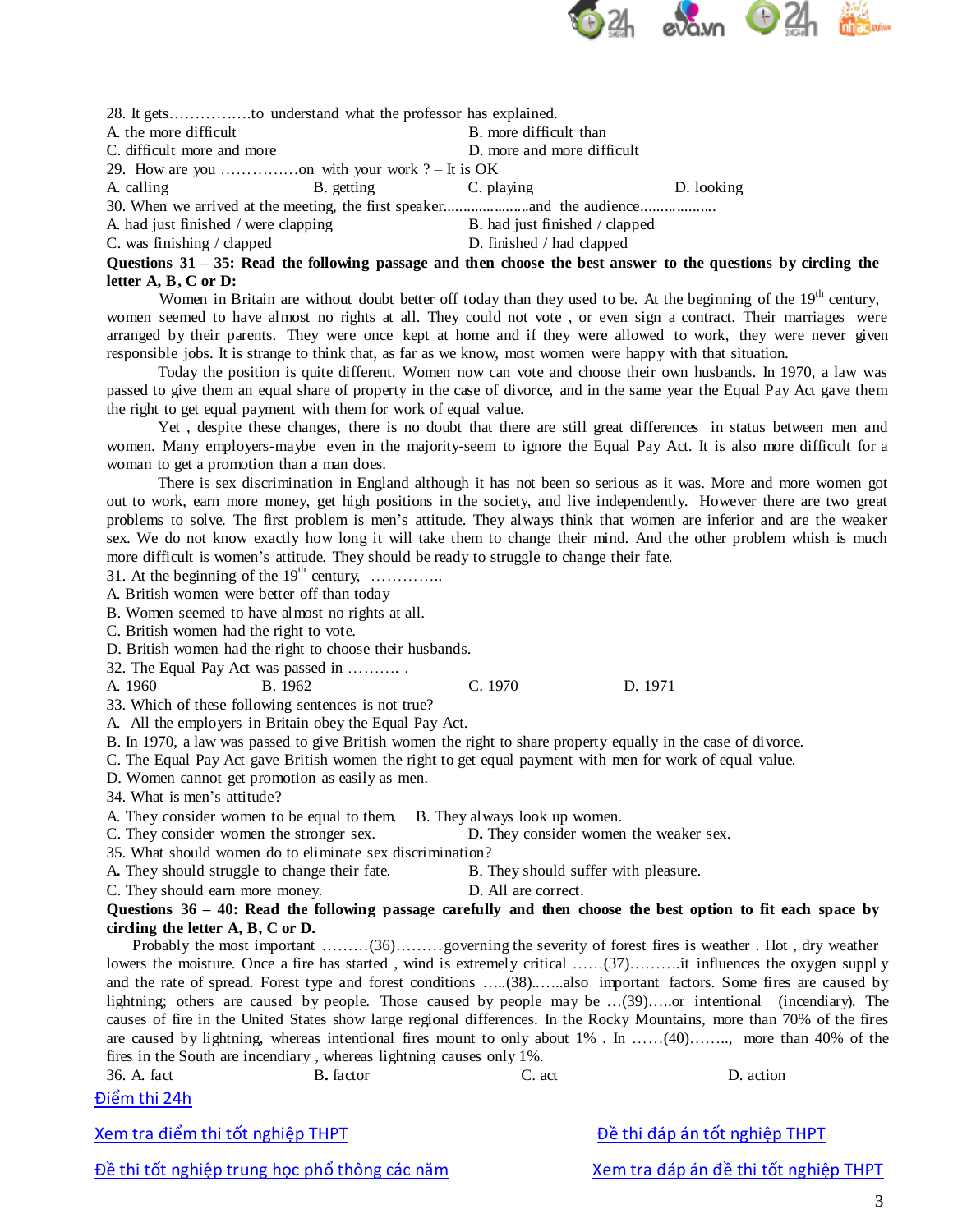

| 37. A. although  | B. because  | C. while      | D. but          |
|------------------|-------------|---------------|-----------------|
| 38. A. is        | B. are      | C. were       | D. had been     |
| 39. A. accidence | B. accident | C. accidental | D. accidentally |
| 40. A. content   | B. consume  | C. confine    | D. contrast     |

**Questions 41- 45: In these sentences, each one has four underlined words or phrases marked A, B, C and D. Choose the one word or phrase that must be changed in order to the sentence to be correct:** 41. She must have her reasons where she doesn't want to tell.

Điểm thi 24h Xem tra điểm thi tốt nghiệp THPT **Diệu thi tốt nghiệp THPT** Đề thi đáp án tốt nghiệp THPT Đề thi tốt nghiệp trung học phổ thông các năm Xem tra đáp án đề thi tốt nghiệp THPT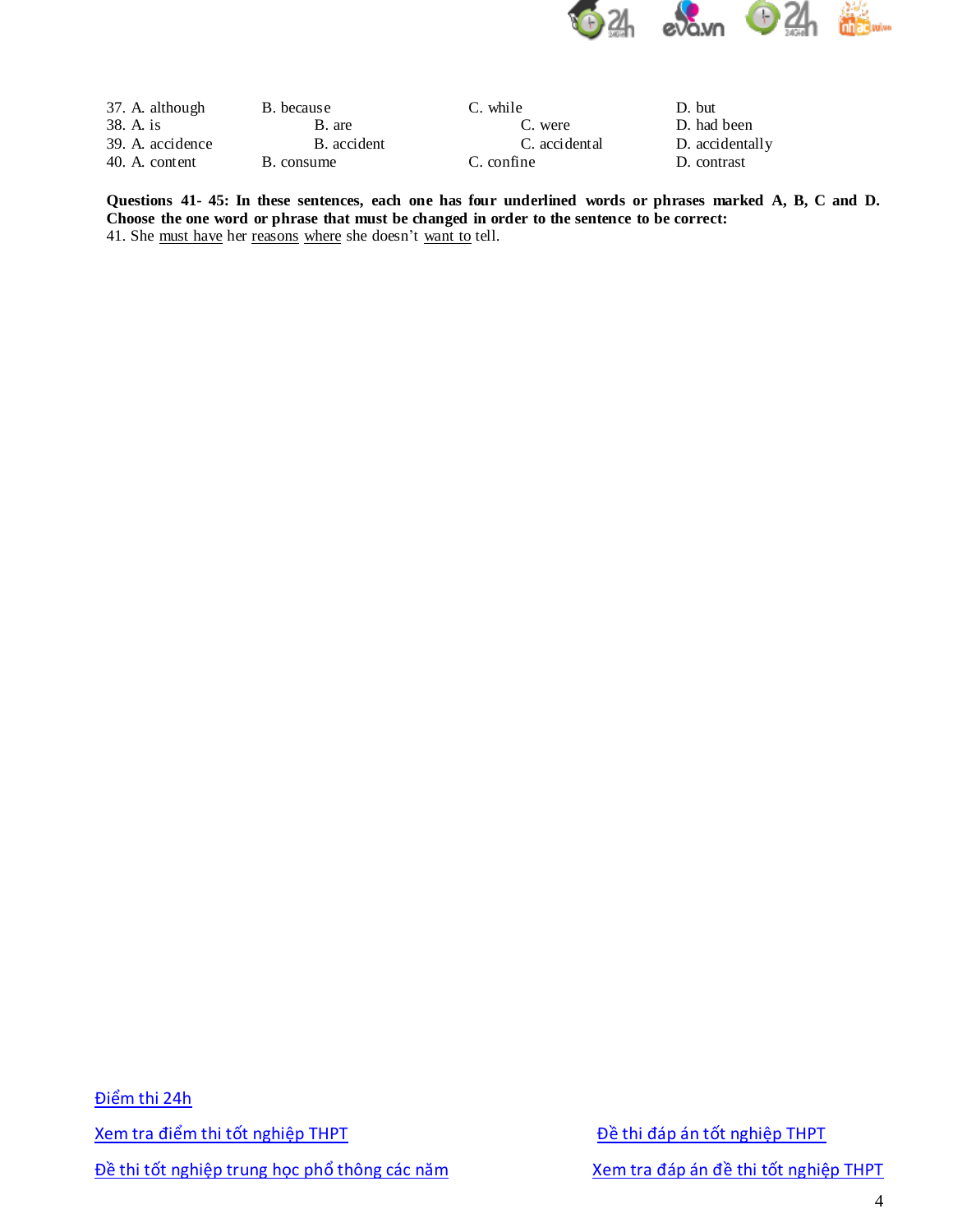

A B C D 42. In spite of my father is old, he still goes to work. A B C D

43. If you listen to the questions carefully, you would answer them easily A B C D

44. Dave was crossing the road when Jane was calling out to him.

A B C D

45. He is enough strong to carry the heavy luggage. A B C D

**Questions 46 – 47: Choose the correct sentence that has been completed from the given word cues:**

46. *It/ take/ long time/ learn/ play/ musical instrument/ well.*

A. It takes a long time to learn playing a musical instrument well.

B. It takes long time to learn to play musical instruments well.

C. It take a long time to learn to play a musical instruments well.

D. It takes a long time to learn to play a musical instrument well.

47. *I / be you / take / job*

A. If I am you, I'll take the job. B. If I were you, I'd take the job.

C. If I were you, I'll take the job. D. If I weren't you, I didn't take the job.

Questions  $48 - 50$ : Choose the sentence among A, B, C or D that has the same meaning as the original one:

48. *We started working here three years ago.*

A. We worked here for three years. B. We have no longer worked here for three years.

C. We have worked here for three years. D. We will work here in three years.

49. *" John lelf here an hour ago," said Jane.*

A. Jane told me that John had lelf there an hour before. B. Jane said John lelf here an hour before.

50*. No one has opened this box for a hundred years .*

C. Jane told John to have lelf there an hour before. D. Jane told me that John to leave there an hour before.

A. This box hasn't been opened for a hundred years. B. This box has been opened for a hundred years.

C. This box has belonged to nobody for a long time.D. Someone opened this box a hundred years ago. **ĐÁP ÁN**

| Câu             | $\mathbf{A}$   | $\, {\bf B}$   | $\mathbf C$               | ${\bf D}$      | Câu             | $\mathbf{A}$   | $\, {\bf B}$            | $\mathbf C$               | $\mathbf D$             |
|-----------------|----------------|----------------|---------------------------|----------------|-----------------|----------------|-------------------------|---------------------------|-------------------------|
| $\mathbf{1}$    |                |                | $\boldsymbol{\mathrm{X}}$ |                | 26              | $\mathbf X$    |                         |                           |                         |
| $\overline{2}$  |                |                |                           | $\mathbf X$    | $27\,$          |                | $\mathbf X$             |                           |                         |
| $\overline{3}$  |                | $\mathbf X$    |                           |                | $\overline{28}$ |                |                         |                           | X                       |
| $\overline{4}$  | $\overline{X}$ |                |                           |                | $\overline{29}$ |                | $\overline{X}$          |                           |                         |
| $\mathfrak{S}$  |                |                | $\boldsymbol{\mathrm{X}}$ |                | $30\,$          | $\mathbf X$    |                         |                           |                         |
| 6               |                |                | X                         |                | 31              |                | $\mathbf X$             |                           |                         |
| $\overline{7}$  | $\overline{X}$ |                |                           |                | $\overline{32}$ |                |                         | X                         |                         |
| $8\,$           |                | $\mathbf X$    |                           |                | $\overline{33}$ | $\mathbf X$    |                         |                           |                         |
| 9               |                | $\overline{X}$ |                           |                | 34              |                |                         |                           | $\overline{X}$          |
| 10              |                |                |                           | $\overline{X}$ | 35              | $\overline{X}$ |                         |                           |                         |
| $11\,$          | $\overline{X}$ |                |                           |                | $\overline{36}$ |                | $\mathbf X$             |                           |                         |
| 12              |                |                | $\boldsymbol{\mathrm{X}}$ |                | $37\,$          |                | $\overline{\textbf{X}}$ |                           |                         |
| 13              |                | $\mathbf X$    |                           |                | 38              |                | $\overline{X}$          |                           |                         |
| 14              |                | $\overline{X}$ |                           |                | 39              |                |                         | $\mathbf X$               |                         |
| 15              | X              |                |                           |                | 40              |                |                         |                           | X                       |
| 16              |                |                | $\mathbf X$               |                | 41              |                |                         | $\mathbf X$               |                         |
| $17\,$          |                |                |                           | $\mathbf X$    | 42              | $\mathbf X$    |                         |                           |                         |
| $\overline{18}$ | X              |                |                           |                | 43              |                |                         | $\boldsymbol{\mathrm{X}}$ |                         |
| 19              |                |                |                           | $\mathbf X$    | 44              |                |                         | $\mathbf X$               |                         |
| $20\,$          |                |                | $\boldsymbol{\mathrm{X}}$ |                | 45              | $\mathbf X$    |                         |                           |                         |
| 21              |                |                |                           | $\overline{X}$ | 46              |                |                         |                           | $\overline{\mathbf{x}}$ |

| $\ddot{\phantom{1}}$                   |                |                |                |                |                 |                           |                |                         |                           |
|----------------------------------------|----------------|----------------|----------------|----------------|-----------------|---------------------------|----------------|-------------------------|---------------------------|
| $\frac{2\hat{a}u}{1}$<br>$\frac{2}{3}$ | $\mathbf{A}$   | $\, {\bf B}$   | $\mathbf C$    | ${\bf D}$      | Câu             | $\mathbf{A}$              | $\, {\bf B}$   | ${\bf C}$               | ${\bf D}$                 |
|                                        |                |                | $\mathbf X$    |                | 26              | $\mathbf X$               |                |                         |                           |
|                                        |                |                |                | $\overline{X}$ | $27\,$          |                           | $\mathbf X$    |                         |                           |
|                                        |                | $\mathbf X$    |                |                | $\overline{28}$ |                           |                |                         | X                         |
| $\overline{4}$                         | $\mathbf X$    |                |                |                | $\overline{29}$ |                           | $\mathbf X$    |                         |                           |
| $\overline{5}$                         |                |                | $\mathbf X$    |                | $30\,$          | $\mathbf X$               |                |                         |                           |
| $6\,$                                  |                |                | $\overline{X}$ |                | $\overline{31}$ |                           | $\overline{X}$ |                         |                           |
| $\overline{7}$                         | $\overline{X}$ |                |                |                | $\overline{32}$ |                           |                | $\overline{\textbf{X}}$ |                           |
| $\frac{8}{9}$                          |                | $\mathbf X$    |                |                | 33              | $\mathbf X$               |                |                         |                           |
|                                        |                | $\overline{X}$ |                |                | $\overline{34}$ |                           |                |                         | $\mathbf X$               |
| $10\,$                                 |                |                |                | $\overline{X}$ | $\overline{35}$ | $\boldsymbol{\mathrm{X}}$ |                |                         |                           |
|                                        | X              |                |                |                | 36              |                           | $\mathbf X$    |                         |                           |
| $\frac{11}{12}$                        |                |                | $\mathbf X$    |                | 37              |                           | $\mathbf X$    |                         |                           |
|                                        |                | $\mathbf X$    |                |                | 38              |                           | $\overline{X}$ |                         |                           |
|                                        |                | $\mathbf X$    |                |                | 39              |                           |                | $\mathbf X$             |                           |
| $\frac{13}{14}$ $\frac{15}{15}$        | X              |                |                |                | 40              |                           |                |                         | $\boldsymbol{\mathrm{X}}$ |
| $\frac{16}{17}$ $\frac{18}{18}$        |                |                | $\mathbf X$    |                | 41              |                           |                | $\mathbf X$             |                           |
|                                        |                |                |                | $\mathbf X$    | $42\,$          | $\mathbf X$               |                |                         |                           |
|                                        | $\mathbf X$    |                |                |                | 43              |                           |                | $\overline{X}$          |                           |
|                                        |                |                |                | $\overline{X}$ | 44              |                           |                | $\overline{\textbf{X}}$ |                           |
|                                        |                |                | $\overline{X}$ |                | 45              | $\overline{X}$            |                |                         |                           |
| $\frac{19}{20}$<br>21                  |                |                |                | $\overline{X}$ | 46              |                           |                |                         | $\mathbf X$               |
|                                        |                |                |                |                |                 |                           |                |                         |                           |

## Điểm thi 24h

Xem tra điểm thi tốt nghiệp THPT **Diệu thay bê thi đáp án tốt nghiệp THPT** 

Đề thi tốt nghiệp trung học phổ thông các năm Xem tra đáp án đề thi tốt nghiệp THPT